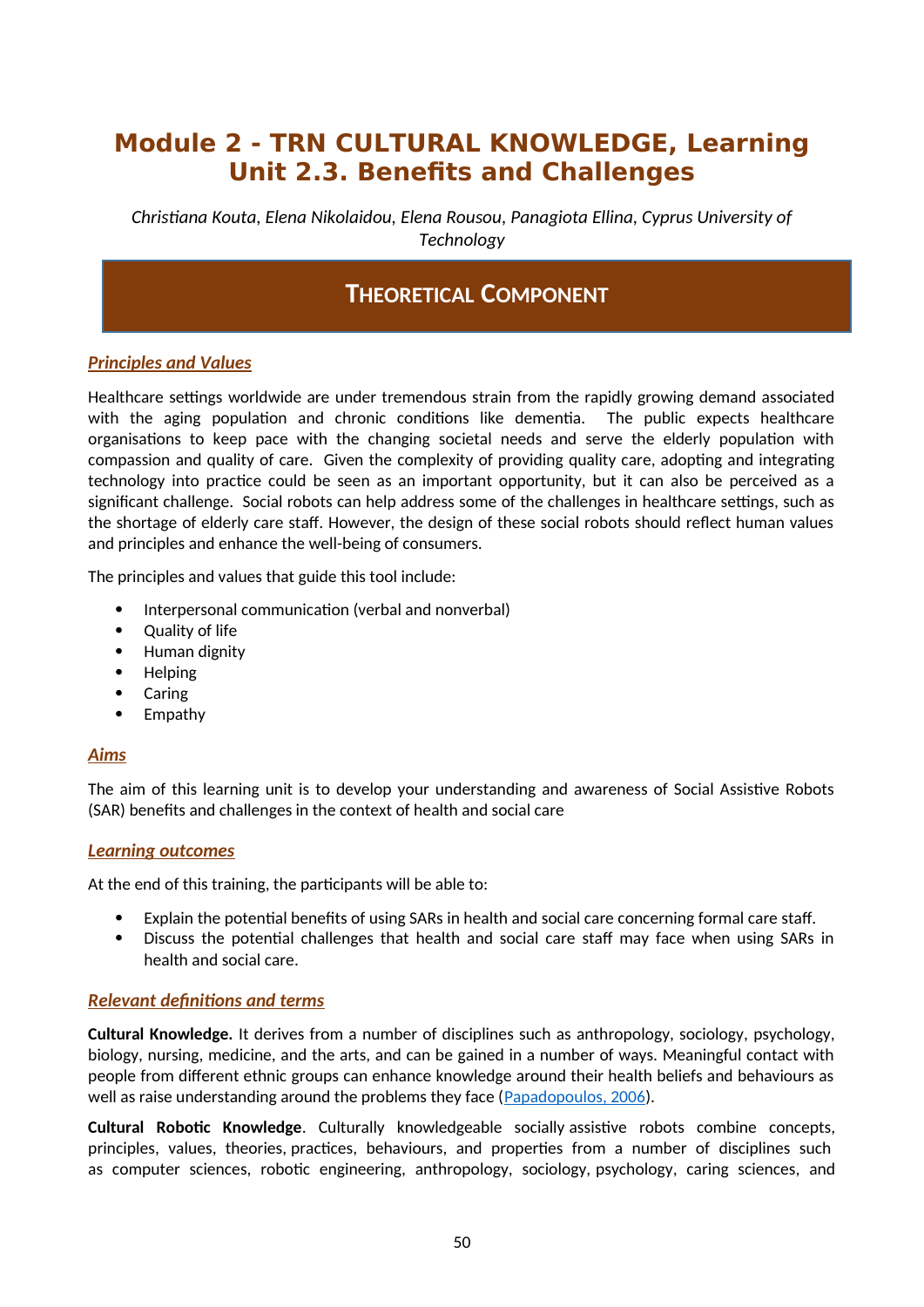cultural studies, to enable robots to perform task and communicate with humans in culturally appropriate ways (Papadopoulos I & Sgorbissa A.).

**Socially assistive robot (SAR).** The combination of Assistive Robots and Social Robots is called a Socially Assistive Robot (SAR). SAR is a type of robot whose primary goal is to create close and effective interaction with a human user for the purpose of providing company, fostering independent living, giving assistance, and achieving measurable progress in convalescence, rehabilitation, learning, etc. alongside or instead of physical aid [\(Winkle et al., 2020\)](https://www.researchgate.net/publication/331576322_Mutual_Shaping_in_the_Design_of_Socially_Assistive_Robots_A_Case_Study_on_Social_Robots_for_Therapy).

SARs share with Assistive Robots the goal to provide assistance to human users but put the emphasis on assistance through social interaction.

SARs are complex types of robots since they need to mimic human behaviour as much as possible to create the image of a personality and human-like interaction. These two objectives allow the platform to generate empathy with the users and develop more efficient communication with them. Also, by adequately reacting not only to the person but the environment as well, the robot may be capable of performing multiple tasks.

### *What the research says*

- $\bullet$  **Wu Y, Wrobel J, Cornuet M, Kerhervé H, Damnée S, Rigaud A. Acceptance of an assistive robot in older adults: a mixed-method study of human–robot interaction over a 1-month period in the Living Lab setting. Clin Interv Aging. 2014;9:801-811.** Since people live longer and older people constitute an increasing proportion of the population, there is progressively insufficient availability of specialized caregivers. Therefore, one possible form of support that has the potential to solve the problems of the aging of European societies, at least partially, is the use of assistive robots in the care of older people. Such robots can make it easier for older people to remain independent for longer while also reducing the burden on the family and formal caregivers. The article concludes that robots can not only help older adults in everyday life, but also be used in medical care (eg, for remote monitoring of patient health), which can additionally contribute to reducing costs for public services or care-assurance budgets. Available [here](https://www.dovepress.com/getfile.php?fileID=19938).
- **Lukasik S, Tobis S, Wieczorowska-Tobis K, Suwalska A. Could Robots Help Older People with Age-Related Nutritional Problems? Opinions of Potential Users. International Journal of Environmental Research and Public Health. 2018; 15(11):2535.** Several models of robots supporting older people, with quite a variety of uses, have been developed. Robots can be used as aids in preparing and consuming meals, daily toileting, doing housework, and monitoring the user's state of health, among others. In addition, these devices can also provide company to older users (e.g., as chess companions) and encourage them to do cognitive training, as some studies have suggested the positive effects of these devices on cognitive function in older people. Social robot interventions have been reported to improve mood and reduce stress levels in elderly users. Available [here](https://www.mdpi.com/1660-4601/15/11/2535/htm).
- **Łukasik S, Tobis S, Kropińska S, Suwalska A.** *Role of Assistive Robots in the Care of Older People: Survey Study Among Medical and Nursing Students.* **J Med Internet Res 2020;22(8):e18003.** Assistive robots can help older people remain independent for longer and support and facilitate the work of health workers and formal caregivers. This research concentrated on the approach of future health care professionals to the use of robots in the care of older people, and what roles they think such devices should play. In general, the results of the analyses indicate a positive attitude of medical and nursing students to socially assistive robots. The vast majority of participants saw high potential in such devices. However, participants in the study suggested that older people might not yet be ready to use such devices owing to difficulties in handling these devices. In addition, the problem may concern not only the operation of the robots but also the selection of the most suitable model or the setting of functions appropriate for a given user. According to the students who participate in this study, older people often do not have sufficient knowledge of electronic devices or their suitability for potential users' needs and requirements.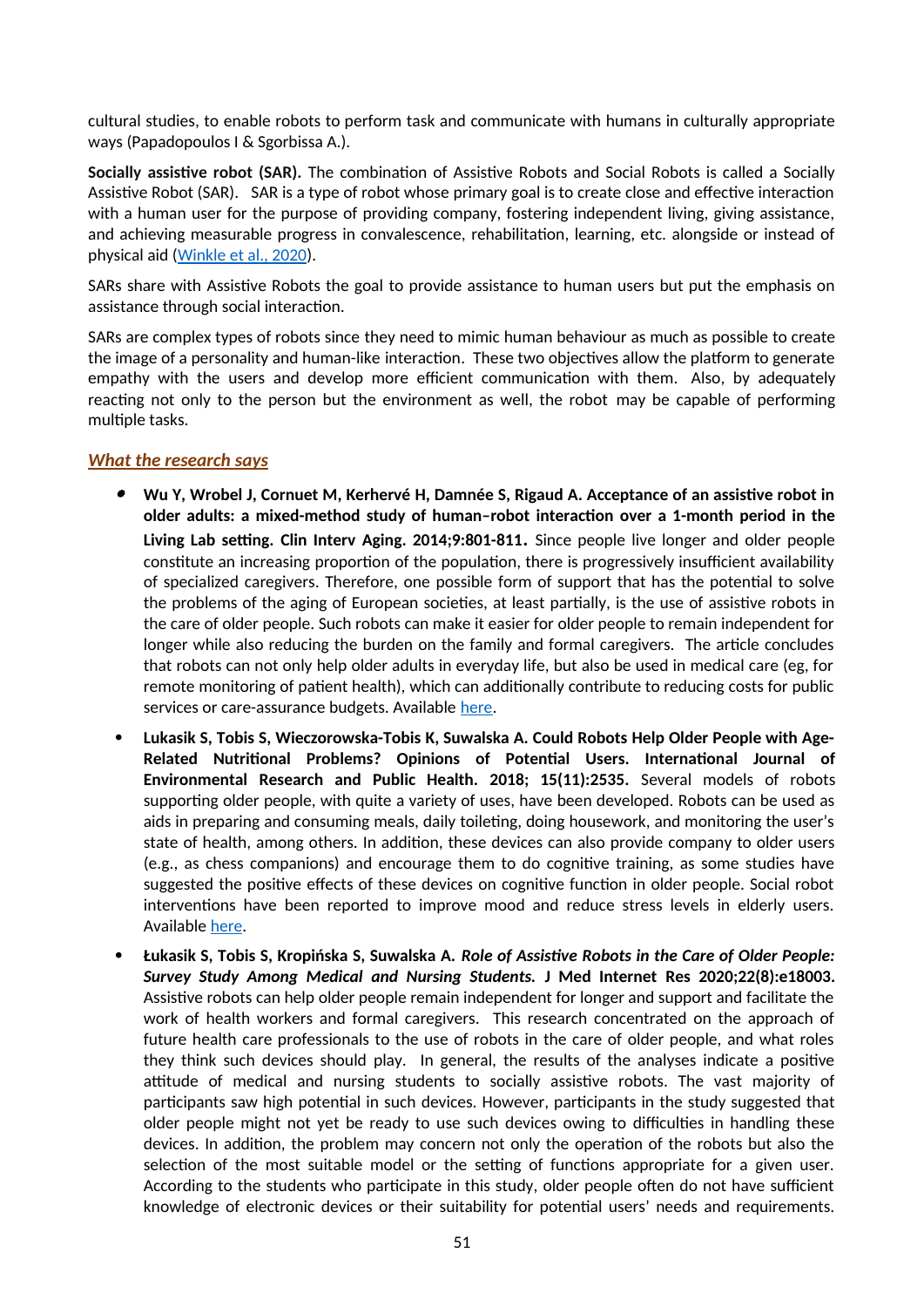Therefore, the study participants pointed to the necessity to provide specific training to older people on the use of robots. Furthermore, the study revealed that the most important roles of assistive robots relate to functions such as reminding people about taking medications, ensuring the safety of older people, preventing deterioration of their memory, and encouraging them to maintain physical activity. Future doctors and nurses were most critical of using a robot as a companion of an older person. Available [here](https://www.jmir.org/2020/8/e18003).

- **Heerink, M., Kröse, B., Evers, V.** *et al. Assessing Acceptance of Assistive Social Agent Technology by Older Adults: the Almere Model***.** *Int J of Soc Robotics* **2, 361–375 (2010).** This paper proposes a technology acceptance model that is specifically developed to test the acceptance of assistive social agents by elderly users. The research in this paper develops and tests an adaptation and theoretical extension of the Unified Theory of Acceptance and Use of Technology (UTAUT), by explaining intent to use not only in terms of variables related to functional evaluation like perceived usefulness and perceived ease of use, but also variables that relate to social interaction. The new model was tested using controlled experiments and longitudinal data collected regarding three different social agents at elderly care facilities and older adults' homes. The model was strongly supported by experiments, accounting for 59–79% of the variance in usage intentions and 49–59% of the variance in actual use. Available [here.](https://link.springer.com/content/pdf/10.1007/s12369-010-0068-5.pdf)
- **Hung, L., Liu, C., Woldum, E.** *et al.* **The benefits of and barriers to using a social robot PARO in care settings: a scoping review.** *BMC Geriatr* **19, 232 (2019).** Social robots may serve multiple functions: affective therapy, cognitive training, social facilitator, companionship, and physiological therapy. Specifically, the social robot - PARO (a baby harp seal robot) was designed as pet therapy for older people with dementia. PARO has been commercialized and used in care settings for more than a decade in multiple countries. This review aims to map out the empirical evidence on the key benefits of PARO and identify barriers that may impede the adoption of this social robot. The questions guiding this review are: What has been reported in the literature regarding the benefits of PARO in dementia care? What are the barriers to adopting PARO in the care setting? The study concludes that key benefits include reducing negative emotional and behavioral symptoms, improving social engagement, and promoting positive mood and quality of care experience. While the social robot PARO offers technological opportunities in supporting dementia care and managing difficult behavioral symptoms, the adoption of PARO in care settings remains low. Key barriers to the adoption of the technology include cost and workload, infection concerns, stigma, and ethical issues. Available [here](https://bmcgeriatr.biomedcentral.com/articles/10.1186/s12877-019-1244-6).
- **Shourmasti ES, Colomo-Palacios R, Holone H, Demi S.** *User Experience in Social Robots. Sensors.* **2021; 21(15):5052.** This study aims to summarize the extant literature focused on user experience in social robots and identify the challenges and benefits of user experience evaluation in social robots. The authors carried out a systematic literature review that relies on PRISMA guidelines to achieve this goal. Findings revealed that questionnaires and interviews are the most common methods to evaluate user experience in social robots. User experience evaluations were found to be beneficial in providing early feedback and, consequently, handling errors at an early stage. However, despite the importance of user experience in social robots, robot developers often neglect to set user experience goals due to a lack of knowledge or time. This study emphasizes the need for robot developers to acquire the required theoretical and practical knowledge on how to perform a successful user experience evaluation. Available [here.](https://www.mdpi.com/1424-8220/21/15/5052/htm)

### *What do national legislation and international/European treaties and conventions say on the topic?*

In February 2017, the European Parliament adopted a Resolution on Civil Law Rules on Robotics with recommendations to the Commission. It proposed a whole range of legislative and non-legislative initiatives in robots and AI. In particular, it asked the Commission to submit a proposal for a legislative instrument providing civil law rules on the liability of robots and AI. (Available [here](https://www.europarl.europa.eu/doceo/document/A-8-2017-0005_EN.pdf))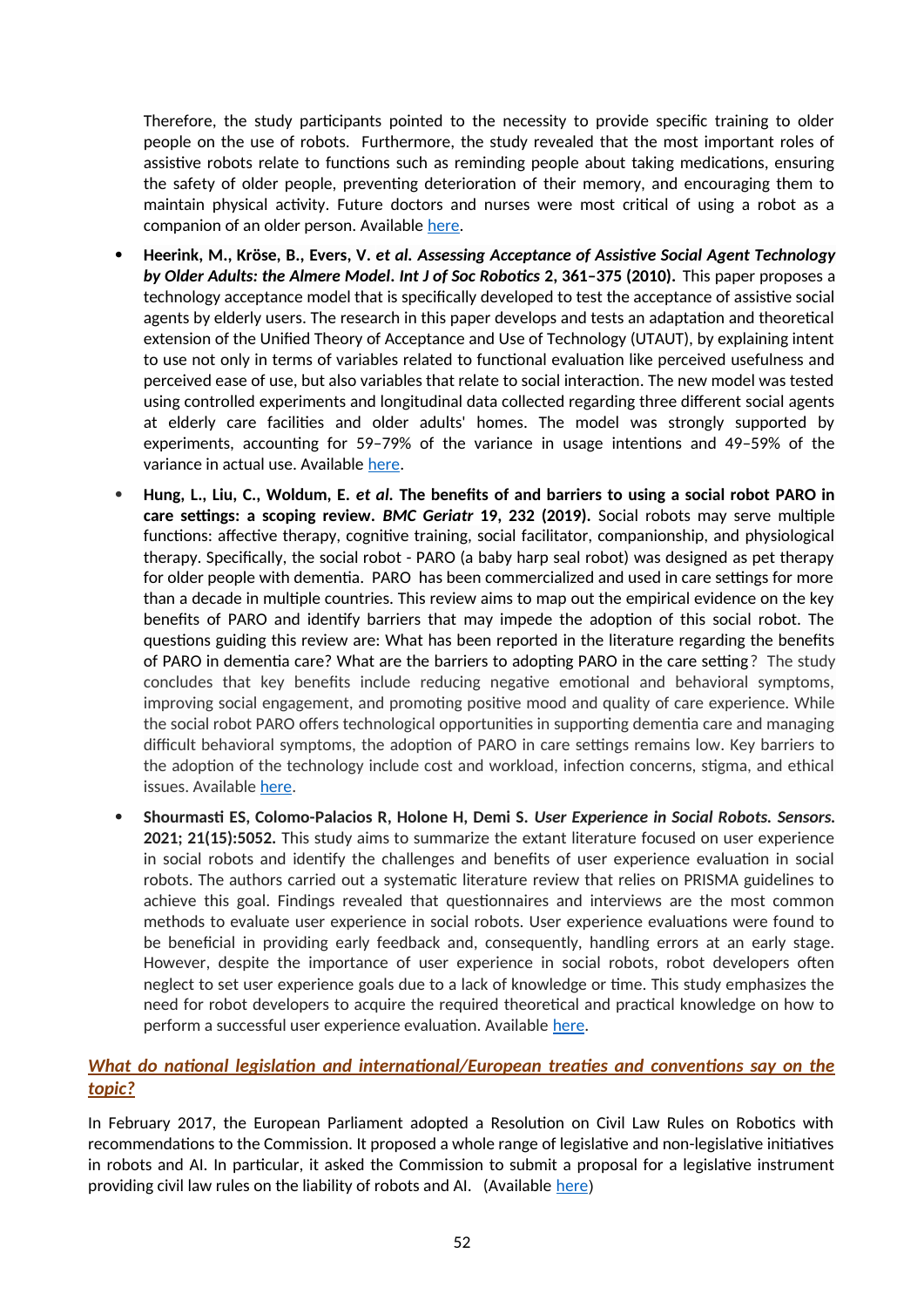Paragraphs 31 and 31 of the report refers to care robots as follows: "…underlines (the European Parliament) that elder care robot research and development has, in time, become more mainstream and cheaper, producing products with greater functionality and broader consumer acceptance; notes the wide range of applications of such technologies providing prevention, assistance, monitoring, stimulation, and companionship to elderly people and people with disabilities as well as to people suffering from dementia, cognitive disorders, or memory loss."

" Points out that human contact is one of the fundamental aspects of human care; believes that replacing the human factor with robots could dehumanise caring practices, on the other hand, recognises that robots could perform automated care tasks and could facilitate the work of care assistants, while augmenting human care and making the rehabilitation process more targeted, thereby enabling medical staff and caregivers to devote more time to diagnosis and better planned treatment options; stresses that despite the potential of robotics to enhance the mobility and integration of people with disabilities and elderly people, humans will still be needed in caregiving and will continue to provide an important source of social interaction that is not fully replaceable."

# **PRACTICAL COMPONENT**

### *Learning Activities*

Activity 1: Reading an article.

- Read the article The implementation of social robots during the COVID-19 pandemic.
- Write a post on the social platform for collaborative learning about how social robots can relieve healthcare providers under pressure during COVID-19 pandemic.
- Resources needed: online [article](https://arxiv.org/ftp/arxiv/papers/2007/2007.03941.pdf); social platform for collaborative learning.
- Duration of activity: 30 minutes.

Activity 2: Social robots comic.

- Instructions: Korn, O (2020) and his Affective & Cognitive Institute research team are developing a comic. Underpinned by their research findings, it provides an innovative approach to inform the general public of future developments of social robotics in an entertaining way. Set within a detective story, various aspects of social robotics, ranging from real-life examples to the arguments of anti-robot activists, are presented in an engaging style. The comic is designed to appeal to audiences from school kids to university students and adults.
- Look at the picture below from Social Robot Comic Korn, O (2020).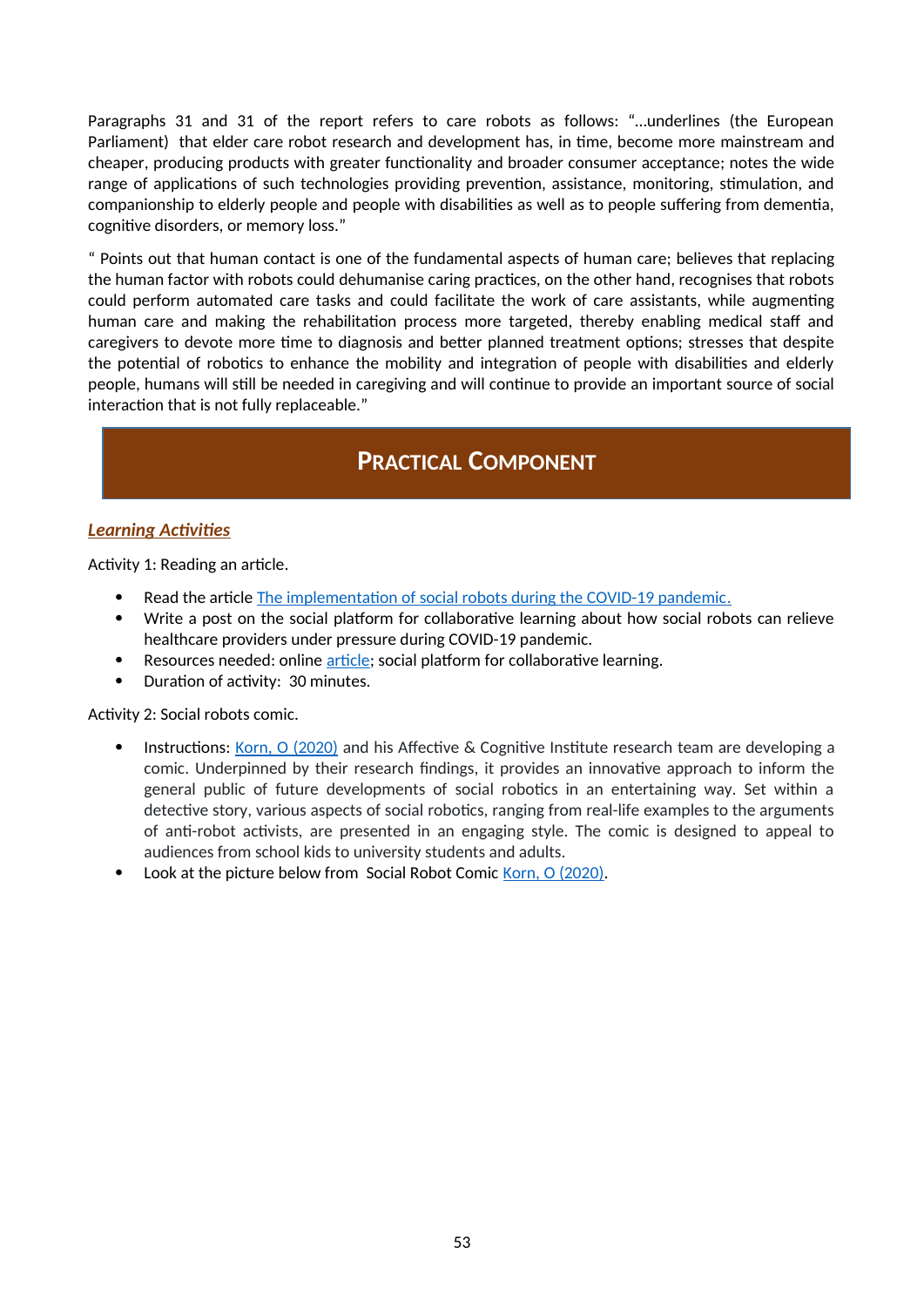

- Describe three benefits and three challenges that you think would be most relevant in your work *OR* Design your Social Robot Comic (either with pen or pencil or using [StoryboardThat\)](https://www.storyboardthat.com/it).
- Share your answers or your comic with your group on the social platform for collaborative learning.
- Resources needed: Word or similar software for writing, paper and pen or pencil, [StoryboardThat](https://www.storyboardthat.com/it), social platform for collaborative learning.
- Duration of activity: 20 minutes.

### **ASSESSMENT COMPONENT**

### *Assessment Activities*

Activity 1: Quiz

- Go to the following [address](https://www.goconqr.com/quiz/34241100/benefits-and-challenges-of-social-assistive-robots) and answer the True and False Quiz.
- Post your results on the social platform for collaborative learning.
- Resources needed: [GoConqr,](https://www.goconqr.com/) a tool for online Questionnaires.
- Duration: 3 minutes.

# **EVALUATION COMPONENT**

### *Participants to evaluation*

The online evaluation questionnaire of each Learning unit is completed by the MOOC participants (students and student/facilitators) on Survey Monkey

#### *What to evaluate*

The Learning Unit's evaluation criteria are: coverage of the identified learning needs, innovation, quality of the content and training materials, intuitive and friendly presentation, relevance of learning activities, and efficiency for achieving established learning outputs.

Please, complete this online evaluation of the learning unit by clicking on this link: